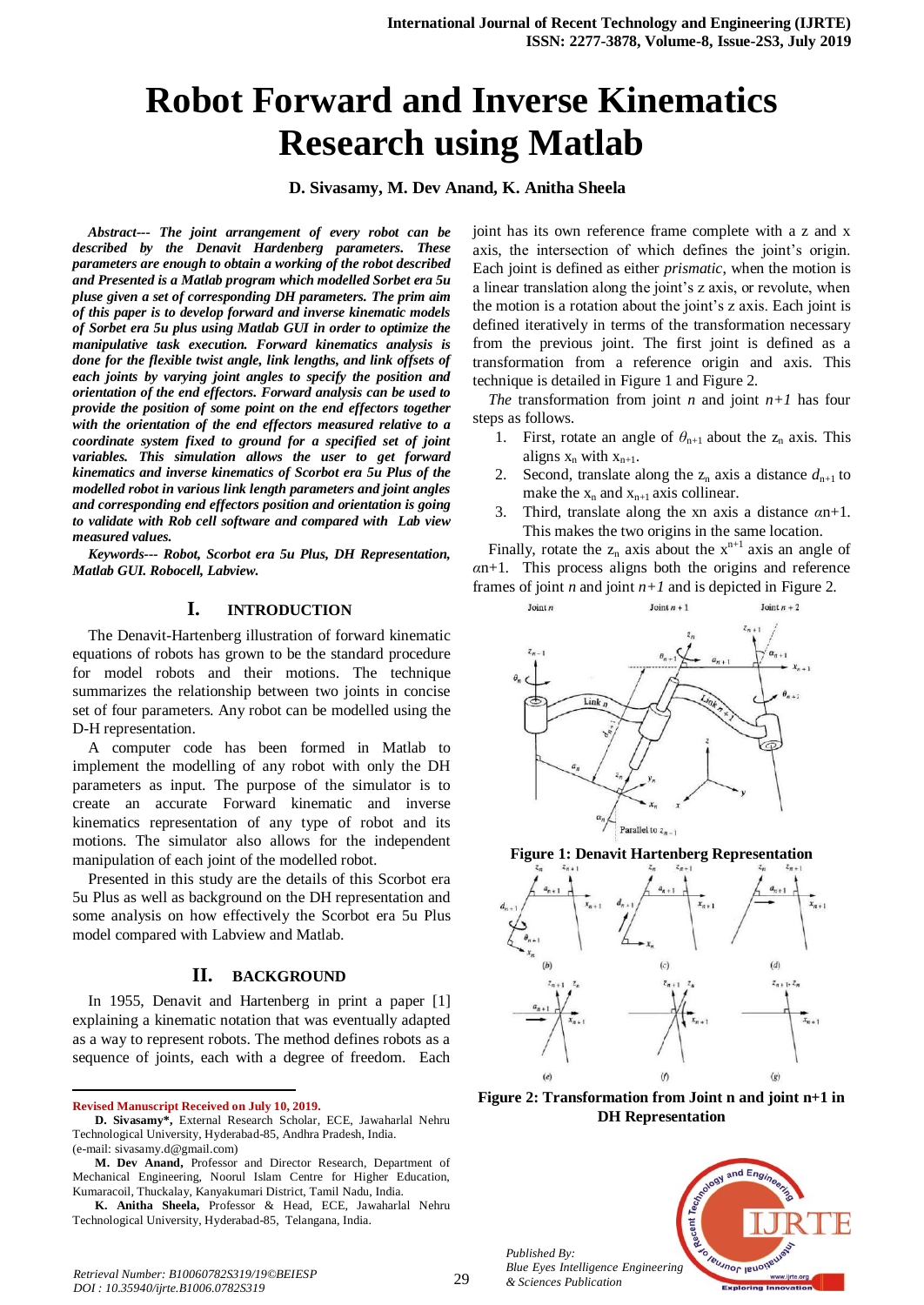The transformation between reference frame *i - 1* and reference frame *i* can be easily calculated by following these above steps and is shown in Equation.

|  | $\left[ \begin{array}{cccc} c\theta_{\rm i} & -s\theta_{\rm i}c\alpha_{\rm i} & s\theta_{\rm i}s\alpha_{\rm i} & a_{\rm i}c\theta_{\rm i} \ s\theta_{\rm i} & c\theta_{\rm i}c\alpha_{\rm i} & -c\theta_{\rm i}s\alpha_{\rm i} & a_{\rm i}s\theta_{\rm i} \ 0 & s\alpha_{\rm i} & c\alpha_{\rm i} & d_{\rm i} \end{array} \right]$ |  |
|--|------------------------------------------------------------------------------------------------------------------------------------------------------------------------------------------------------------------------------------------------------------------------------------------------------------------------------------|--|
|  |                                                                                                                                                                                                                                                                                                                                    |  |
|  |                                                                                                                                                                                                                                                                                                                                    |  |
|  |                                                                                                                                                                                                                                                                                                                                    |  |

Following this technique iteratively, each joint can be described by the previous until all of the joints of the robot have been described. The resultant parameters  $\theta$ ,  $d$ ,  $a$ ,  $\alpha$  are the critical parameters to define one joint in terms of the previous. The values of these parameters for each joint are often represented in a table known as a DH table. Every robot can be described by its DH table. For a more exhaustive review of the Denavit-Hartenberg Representation see references [1] and [2].

This simulator uses the DH parameters in the table to model the robot and its motions. This is described in detail in the following sections.

Given the set of joint-link parameters, the problem of finding the position and orientation of the end-effectors with respect to known reference frame for an n-DOF manipulator is referred as Forward Kinematic Model. This model gives the position and orientation of the end-effectors as a function of the joint variables and other joint-link constant parameters. For a given position and orientation of the endeffectors, with respect to an immobile or inertial reference frame, it is required to find a set of joint variables that would bring the end-effectors in the specified position and orientation. This is referred as Inverse Kinematic Model.

## **III. SCORBOT era 5u PLUS**

For this research the SCORBOT ER 5u Plus is used. It is a vertical articulated robot, with five revolute joints. With gripper attached, the robot has six DOF (Degrees of Freedom). Figure 4 identifies the Scorbot arm links and Figure 5 identifies the Scorbot arm joints. This design permits the end-effectors to be positioned and oriented arbitrarily within a large work space. The ranges of all the axes are as follows: Axis 1: Base rotation  $(\pm 155^{\circ})$ , Axis 2: Shoulder rotation (-35 $\textdegree$  to +130 $\textdegree$ ), Axis 3: Elbow rotation  $(\pm 130^\circ)$ , Axis 4: Wrist pitch  $(\pm 130^\circ)$ , Axis 5: Wrist roll  $(\pm 570^{\circ}$  - electrically, Unlimited mechanically).



ELBOW WRIST SHOULDER PITC+  $\bullet$  $\bullet$ WRIST ROLL **BASE** 

**Figure 4: SCORBOT Arm Joints Table 1: D-H Parameter for Scorbot era 5u Plus**

|         |           | di               | $\theta_i$                             |
|---------|-----------|------------------|----------------------------------------|
|         |           |                  | $\theta$                               |
| 0       | 221       | 0                | $\theta_2$                             |
| 0       | 221       | 0                | $\theta_3$                             |
| $\pi/2$ | 0         | $\boldsymbol{0}$ | $\pi/2 + \theta_4$                     |
| O       | 0         |                  | θς                                     |
|         | .LL 4. ML |                  | $-\pi/2$ 16 349<br>. 4. <b>8 41.</b> . |

**Table 2: Movements of the Joints**

| Axis | Joint      | <b>Motion</b>                 |
|------|------------|-------------------------------|
|      | Base       | Rotates the Body              |
|      | Shoulder   | Raises and Lowers the Upper   |
|      | Elbow      | Raises and Lowers the Forearm |
|      | Wrist      | Raises and Lowers the End     |
|      | Wrist Roll | Rotates the End Effector      |

**Table 3: Range of Joints for SCORBOT era 5u Plus** 

|   | Joint Joint Name | Range         |
|---|------------------|---------------|
|   | Base             | $\pm 155$     |
| 2 | Shoulder         | $-35t0 + 130$ |
| 3 | Elbow            | $\pm 130$     |
| 4 | Wrist Pitch      | $\pm 130$     |
| 5 | Wrist Roll       | ±570          |

[6] explained an alternative formulation for the development of homogeneous matrix method on the basis of motion at the joints of serial mechanism through the numerical study of a 5 DOF serial robot and verified the end-results of the formulation [8] for serial manipulator robot.

Presented some formulation for velocity analysis and acceleration analysis for serial robots.[12] established the coordinates of robot kinematics mathematical model and the target matrix using D-H coordinate transformation method. PRO/E is used to model the robot and MATLAB functions are used for the analysis. [15] controlled the robot manipulator arm of Lynx-6 robot by traditional PID controller, Neuro Fuzzy logic controller and compared the results obtained by those methods. These are the limitations of the above works.

**Figure 3: Scorbot Arm Links**



*Retrieval Number: B10060782S319/19©BEIESP DOI : 10.35940/ijrte.B1006.0782S319*

*Published By:*

*& Sciences Publication*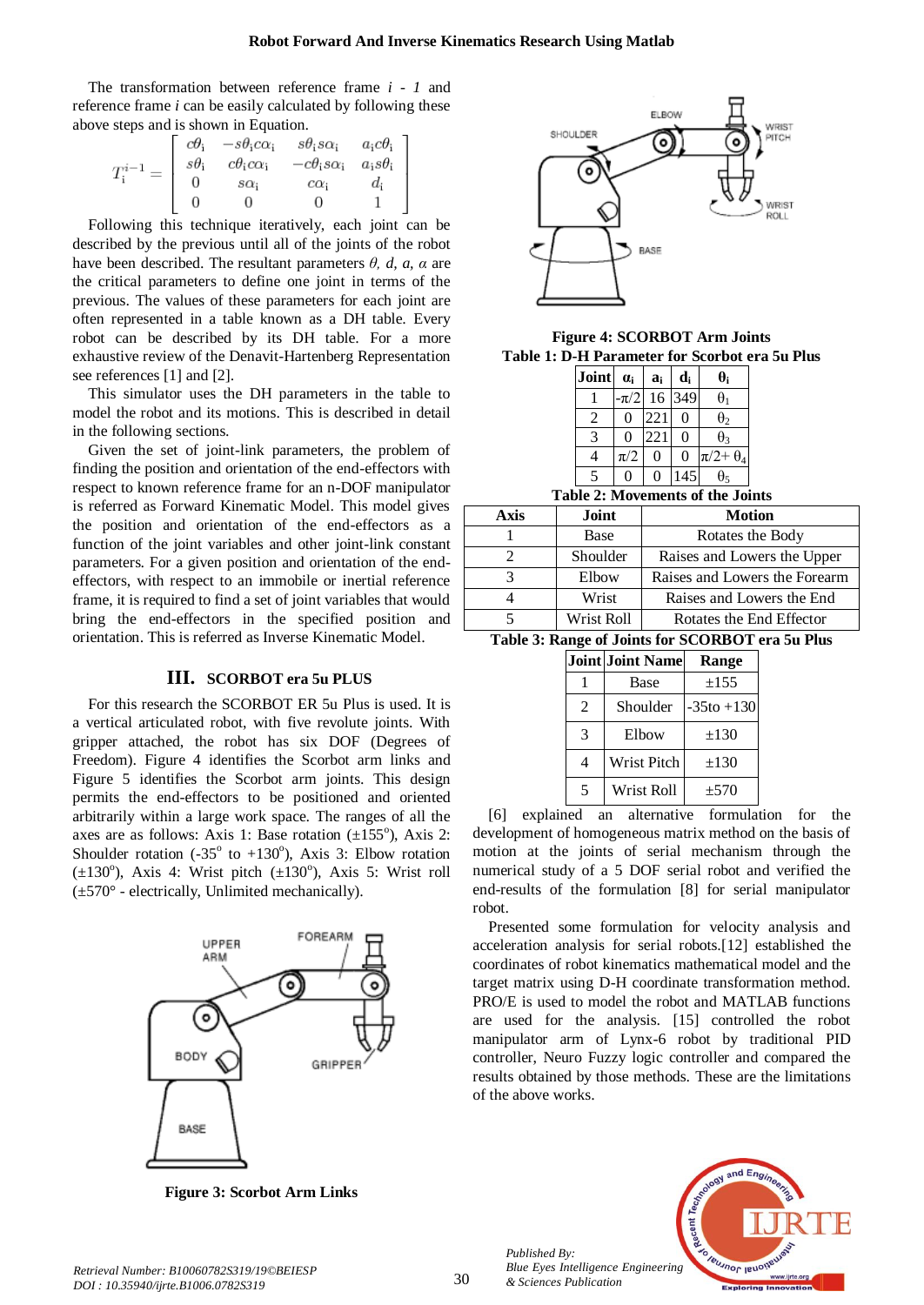

**Figure 5: Forward Kinematics Analysis**





- 1. It is evident from the available literature that the concepts are not well developed for the Reach ability analysis, path and workspace analysis of general serial mechanism. Reason being, the mathematical formulations for these matrices are not much helpful for the numerical computation for kinematics analysis of multi-body mechanism.
- 2. The end results are not validated using geometric methods.
- 3. Above methods not user friendly we can't alter the link length parameters and joint angles the proposed method can use unknown users can operate easy way.

*D*<br> *DOIT INGREE SI*: **Forward Kinematics An**<br> *DOIT INGREE SI*: **FORWARD**<br> **DOIT ISLNER FORWARD**<br> **DOIT ISLNER FORWARD**<br> **DOIT ISLNER FORWARD**<br> **DOIT ISLNER CONTAINS**<br> **DOIT ISLNER CONTAINS**<br> **DOIT ISLNER CONTAINS**<br> **DOI** [9] Presented the analysis of a simplified model of radial lines stretching motion, the condition for radial linear motion of the end actuator of wafer-handling robot. The dynamic simulation of polar coordinates was realized based on Microsoft Visual Studio 2008 and Pro/toolkit.[14] analysed the direct kinematics of position of non contact legs of a Hexapod Spider-like Mobile Robot[19] established the kinematics model of practical series mechanical arm to act the manipulations with parallel executive mechanism, and solved the problem using D-H transformation.

The 3D model of the arm was created by Pro/E. Movement analysis upon series mechanical arm confirmed its correctness and feasibility, and also offered a theoretical basis to follow-up structural design. [1] investigated the forward kinematics analysis of Scorbot ER V Plus robot as found in literature. But this work has the following major limitations:

1. The experimental and theoretical results are not accurate.

parameters, it gave only approximate results.

[18] Simulated the workspace based on Matlab program using analytical method. [16] used Monte Carlo method to analyze the workspace of an industrial robot and modeled the robot with PRO/E. The relationship between the robot position and joint variables was analyzed. But to verify the correctness of kinematics equations, simulations were not performed. [13] deduced a formulation of modular robot based on D-H and presented the kinematics simulation based on MATLAB. But the workspace was not simulated in this work.

Two user defined algorithms were developed using MATLAB for Joint space and Cartesian space tracking [2]. The limitations of the above works are:

Here straight line movement of the end effectors was only considered. In this only 5 parameters in Cartesian space are considered (x, y, z, roll and pitch) without considering position and orientation vectors while analyzing forward and inverse kinematics. The 3D representation of the path and workspace are not shown in the presentable form transformation matrix.

After establishing D-H coordinate system for each link, a homogeneous transformation matrix can easily be developed considering frame {i-1} and frame {i} transformation consisting of four basic transformations. The overall complex homogeneous matrix of transformation can be formed by consecutive applications of simple transformations. This transformation consists of four basic transformations.  $T_1$ : A rotation about  $Z_{i-1}$  axis by an angle  $\theta_i$  **T**<sub>2</sub>**:** Translation along  $z_{i-1}$  axis by distance  $d_i$  **T**<sub>3</sub>.

Translation by distance a<sup>i</sup> along x<sup>i</sup> axis and **T4:** Rotation by angle  $\alpha_i$  about  $x_i$  axis. From the transformation matrix, the position and orientation of the end effector is extracted with respect to base. It is given as shown below.

$$
{}^oT_1=\begin{bmatrix}c_1&0&-s_1&a_1c_1\\s_1&0&c_1&a_1s_1\\0&-1&0&d_1\\0&0&0&1\end{bmatrix}\\ {}^1T_2=\begin{bmatrix}c_2&-s_2&0&a_2c_2\\s_2&c_2&0&a_2s_2\\0&0&1&0\\0&0&0&1\end{bmatrix}\\ {}^2T_3=\begin{bmatrix}c_3&-s_3&0&a_3c_3\\s_3&c_3&0&a_3s_3\\0&0&1&0\\0&0&0&1\end{bmatrix}\\ {}^3T_4=\begin{bmatrix}c_4&0&c_4&0\\c_4&0&s_4&0\\0&1&1&0\\0&0&0&1\end{bmatrix}
$$

The overall complex homogeneous matrix of transformation is as given below.

 $T_e$ <sup>= o</sup> $T_5$  = <sup>o</sup> $T_1$ <sup>1</sup> $T_2$ <sup>2</sup> $T_3$ <sup>3</sup> $T_4$ <sup>4</sup> $T_5$ 

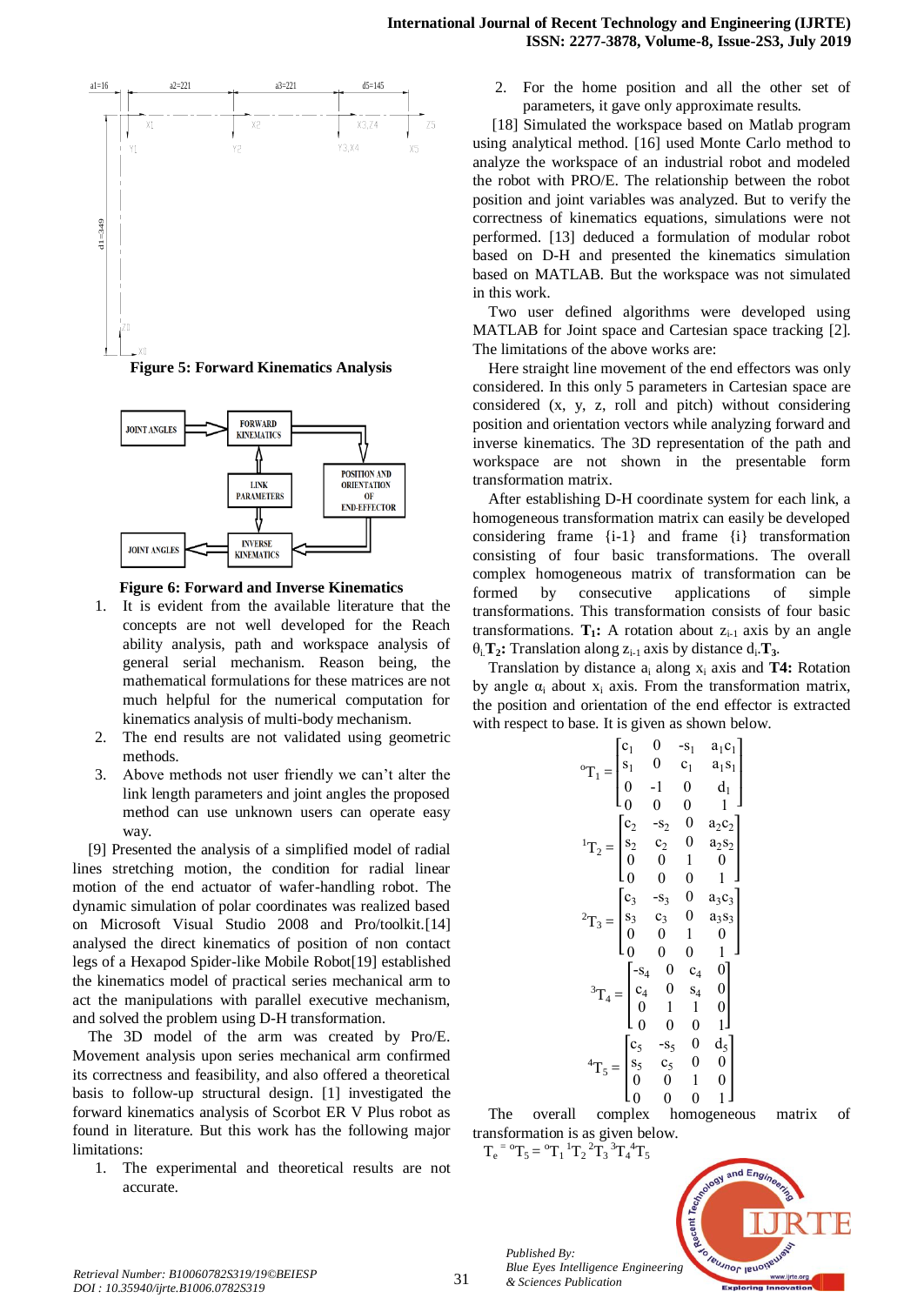I I I

| ۰.<br>of the |
|--------------|
| I<br>m.      |

 $\mathsf{L}$ I I I ł

 $-s_1 s_5 - c_1 s_{234} c_5$  $(a_1 + a_2c_2 + a_3c_{23} + c_{234}d_5)$  $-s_1c_5+c_1s_{234}s_5$  $c_1 c_{234}$  $c_1 s_5 - s_1$  $s_{234}c_5$   $c_1c_5+s_1s_{234}s_5$  $slc_{234}$  $(a_1+a_2c_2+a_3c_{23}+c_{234}d_5)$  $-c_{234}c_5$   $c_{234}s_5$  $-$ S<sub>234</sub>  $-a_2s_2-a_3s_23-s_{234}d_5$  $\Omega$  $\Omega$  $\Omega$  $\overline{1}$ 

**IV. RESULT KINAMATICS**



**Figure 7: Kinematics Analysis of Scotbot ER 5u Plus**





It is compared value is validated with Robocell software and compared result with Mat LAB Gui based on the [17] forward and inverse kinematics analysis of Scorbot Er 5u Plus using Labview. We have taken reading of 10 arbitrary Theta values of each joints have been taken and endeffectors position and orientation have been recorded that was compared with standard Robocell software and it was compared with Labview result.

## **V. INVERSE KINEMATICS ANALYSIS**

The problem of inverse kinematics analysis had been investigated by researchers as reported in many literatures.[7][11][14][13].The design of controller had been investigated by researchers as reported in some literature. [4][5][15][16][19][11]. Various approaches had been used for inverse kinematics analysis. The analytical procedure for solving an inverse kinematics problem and to determine the joint coordinates of each joint using Matlab program, was already available in literature [1] and [8], [13] using Matlab & Labview. Some researchers have addressed the inverse kinematics problem of serial robot manipulators using conventional techniques like geometric, algebraic and iterative methods. [5][9][16] and some others have solved using widely published methodologies like ANN (Artificial Neural Network), ANFIS (Adaptive Neuro-Fuzzy Inference System), RNN (Random Neural Network), Bio-mimetic approach. [14], [16], [15],[15].A controller based on Inverse Kinematics is designed. This serves the purpose by applying Artificial Neural Network (ANN) and an Adaptive Neuro-Fuzzy Inference System (ANFIS) method. [18]illustrated, a 5 DOF serial robot manipulator with prismatic arm joint and offset wrist with the pre-given uncertain orientation vectors is solved by virtual joint method. Inverse kinematics calculation of arc welding robot is achieved by RBF (Radial Basis Function) of six-input and single output. The forward and inverse kinematics is seen as a nonlinear mapping between the joint space and the operation space of the robot. [18] obtained results of the final end-effectors trajectory errors of the proposed neural network model of the inverse kinematics problem and they are verified by applying proper direct kinematics virtual Labview instrumentation by Olaru. [16]. But inverse kinematics in Labview is not done in their work. Song J. (2012) adopted the D-H method to do the kinematics analysis of 4 DOF articulated egg plant-picking robot and inverse kinematics is solved by using the simplified inverse transformation method. It is shown by tests that the error of the forward kinematics solution is  $\pm 1.5$ mm, while the error of the inverse kinematics solution is  $\pm 1.31^{\circ}$ . The limitations of the above works are: 1. Time consumption and expensive in implementation. The problems solved in the above works are only suitable for fixed parameters. Labview is not used to solve the problems. Where i =Joint Number,  $\alpha_i$ =Twist angle,  $\alpha_i$ =link length, d<sub>i</sub>=link offset,  $\theta_i$ =joint angle.

$$
\begin{bmatrix}\n{}^{0}T_{1}\n\end{bmatrix}^{-1} = \begin{bmatrix}\n{}^{c}_{1} & {}^{c}_{1} & 0 & -a_{1} \\
{}^{0} & 0 & -1 & d_{1} \\
{}^{-s}_{1} & {}^{c}_{1} & 0 & 0 \\
{}^{0} & 0 & 0 & 1\n\end{bmatrix}
$$
\n
$$
\begin{bmatrix}\n{}^{1}T_{2}\n\end{bmatrix}^{-1} = \begin{bmatrix}\n{}^{c}_{2} & {}^{c}_{2} & 0 & -a_{2} \\
{}^{-s}_{2} & {}^{c}_{2} & 0 & 0 \\
{}^{0} & 0 & 1 & 0 \\
{}^{0} & 0 & 0 & 1\n\end{bmatrix}
$$
\n
$$
\begin{bmatrix}\n{}^{2}T_{3}\n\end{bmatrix}^{-1} = \begin{bmatrix}\n{}^{c}_{3} & {}^{c}_{3} & 0 & -a_{3} \\
{}^{-s}_{3} & {}^{c}_{3} & 0 & 0 \\
{}^{0} & 0 & 1 & 0 \\
{}^{0} & 0 & 0 & 1\n\end{bmatrix}
$$
\n
$$
\begin{bmatrix}\n{}^{3}T_{4}\n\end{bmatrix}^{-1} = \begin{bmatrix}\n{}^{c}_{5} & {}^{c}_{5} & 0 & 0 \\
{}^{c}_{4} & {}^{c}_{4} & 0 & 0 \\
{}^{c}_{0} & 0 & 0 & 1 \\
{}^{c}_{0} & 0 & 0 & 1 \\
{}^{c}_{1} & 0 & 0 & 1\n\end{bmatrix}
$$
\n
$$
\begin{bmatrix}\n{}^{4}T_{5}\n\end{bmatrix}^{-1} = \begin{bmatrix}\n{}^{c}_{5} & {}^{c}_{5} & 0 & 0 \\
{}^{-s}_{0} & 0 & 1 & d_{5} \\
{}^{c}_{0} & 0 & 0 & 1\n\end{bmatrix}
$$

Using matrix equality, the inverse kinematics equations are obtained as explained in the following steps.



*Published By:*

*& Sciences Publication*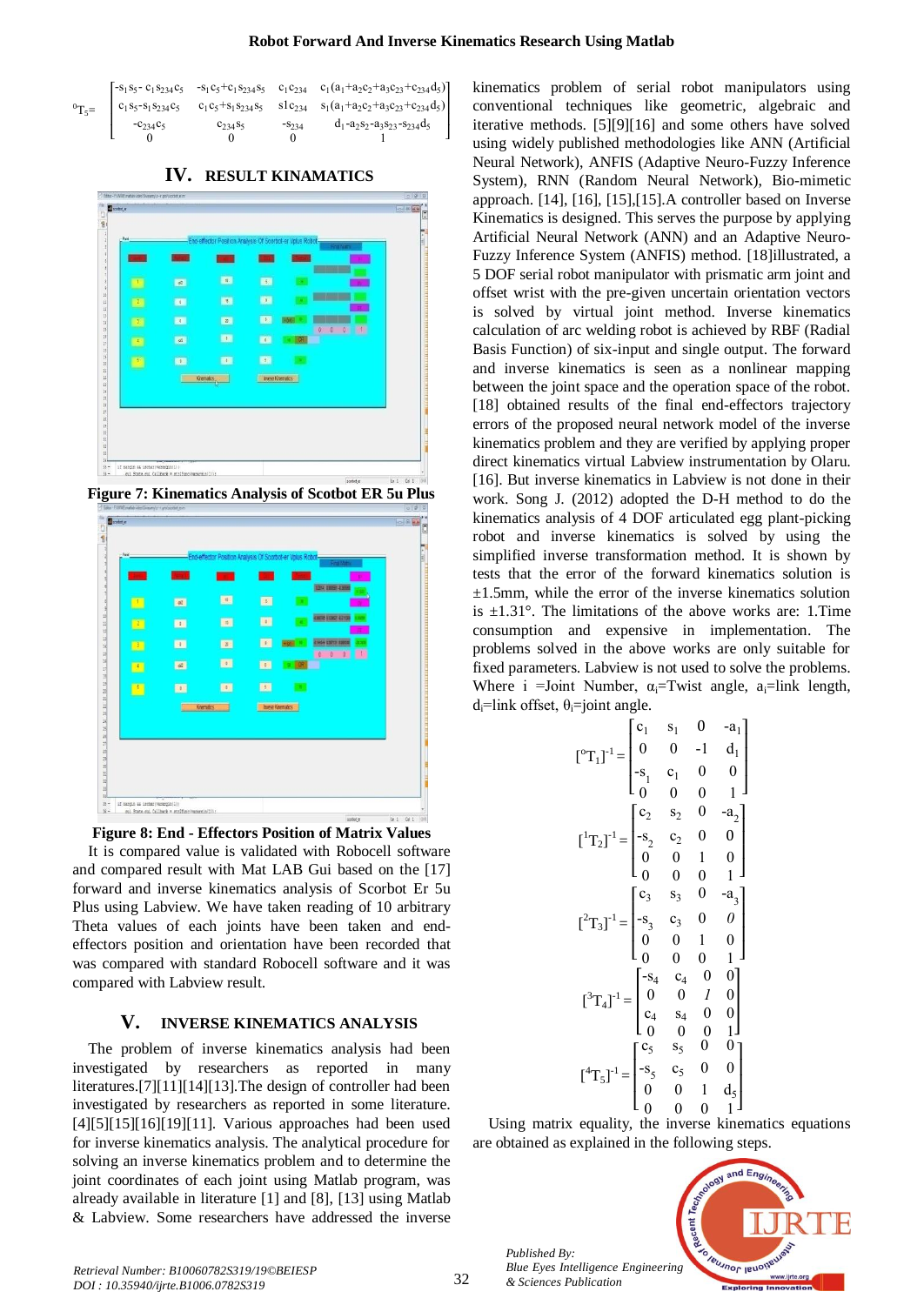#### *Base Joint Angle*

The overall complex homogeneous matrix of transformation is taken from the kinematics final equation as said below.

$$
T_e = {}^oT_5 = {}^oT_1 {}^1T_2 {}^2T_3 {}^3T_4 {}^4T_5
$$
  

$$
{}^oT_1 {}^1T_2 {}^2T_3 {}^3T_4 {}^4T_5 = {}^oT_5
$$

 $LHS=$ ł I I ł  $-s_1s_5 - c_1s_{234}c_5$  $-\frac{s_1 c_5 + c_1 s_{234} s_5}{s_1 c_{234}}$   $\frac{c_1 (a_1 + a_2 c_2 + a_3 c_{23} + c_{234} d_5)}{s_1 s_2 s_3}$  $c_1 s_5 - s_1$  $s_{234}c_5$   $c_1c_5+s_1s_{234}s_5$  $\mathbf{s}_1 \mathbf{c}_{234}$   $\mathbf{s}_1 (\mathbf{a}_1 + \mathbf{a}_2 \mathbf{c}_2 + \mathbf{a}_3 \mathbf{c}_{23} + \mathbf{c}_{234} \mathbf{d}_5)$  $-c_{234}c_5$   $c_{234}s_5$   $0$  $\frac{-s_{234}}{0}$  $-a_2s_2-a_3s_23-s_2s_4d_5$ I

L  $\theta$ Where  $c_i = cos\theta_i$  and  $s_i = sin\theta_i$ ,  $c_{i j k} = cos(\theta_i + \theta_j + \theta_k)$  and  $s_{i j k} =$  $sin (\theta_i + \theta_i + \theta_k)$ 

$$
\text{RHS} = \begin{bmatrix} n_x & o_x & \bm{a_x} & \bm{p_x} \\ n_y & o_y & \bm{a_y} & \bm{p_y} \\ n_z & o_z & a_z & p_z \\ 0 & 0 & 0 & 1 \end{bmatrix}
$$

 $\theta_1$  can be isolated by dividing the second and first elements of fourth column and found out.

$$
s_1 (a_1 + a_2c_2 + a_3c_{23} + c_{234}d_5) = p_y
$$
  

$$
c_1 (a_1 + a_2c_2 + a_3c_{23} + c_{234}d_5) = p_x
$$

$$
s_1 \mathbin{/} c_1 = t_1 = p_y \mathbin{/} p_x
$$

 $\theta_1$ =atan2 (p<sub>v</sub>, p<sub>x</sub>) (1)

Alternatively

 $\theta_1$  can be isolated by dividing the second element and first element of third column and found out.

 $c_1c_{234}= a_x$  $s_1c_{234}= a_v$  $s_1 / c_1 = t_1 = a_v / a_x$  $\theta_1$ =atan2 (a<sub>y</sub>, a<sub>x</sub>) (2) *Wrist Roll Joint Angle*

The overall complex homogeneous matrix of transformation is modified to find the wrist roll joint  $\theta_5$ . <sup>o</sup>T<sub>1</sub>  ${}^{1}T_{2} {}^{2}T_{3} {}^{3}T_{4} {}^{4}T_{5} = {}^{0}T_{5}$ 

$$
{}^{1}T_{2} x {}^{2}T_{3} x {}^{3}T_{4} x {}^{4}T_{5} = {}^{1}T_{5} = [{}^{0}T_{1}]^{-1}x {}^{0}T_{5} [{}^{0}T_{1}]^{-1}x
$$
  
\n
$$
I \cdot HS =
$$

$$
\begin{bmatrix} c_1 n_x + s_1 n_y & c_1 o_x + s_1 o_y & c_1 a_x + s_1 a_y & c_1 p_x + s_1 p_y - a_1 \ -n_z & -o_z & -a_z & -p_z + d_1 \ -s_1 n_x + c_1 n_y & -s_1 o_x + c_1 o_y & -s_1 a_x + c_1 a_y & -s_1 p_x + c_1 p_y \ 0 & 0 & 0 & 1 \ 0 & 0 & 0 & 1 \ \end{bmatrix}
$$
  
RHS = 
$$
\begin{bmatrix} -s_{234} c_5 & s_{234} s_5 & c_{234} & c_{234} d_5 + a_3 c_{23} + a_2 c_2 \ s_5 & c_5 & 0 & 0 \ 0 & 0 & 0 & 1 \ \end{bmatrix}
$$

 $\theta_5$  can be isolated by dividing the first and second elements of third row and found out.

$$
s_{5} = -s_{1}n_{x} + c_{1}n_{y}
$$
  
\n
$$
c_{5} = -s_{1}o_{x} + c_{1}o_{y}
$$
  
\n
$$
t_{5} = s_{5}/ c_{5} = (-s_{1}n_{x} + c_{1}n_{y}) / (-s_{1}o_{x} + c_{1}o_{y})
$$
  
\n
$$
\theta_{5} = \text{atan2} (-s_{1}n_{x} + c_{1}n_{y}, -s_{1}o_{x} + c_{1}o_{y})
$$
 (3)

#### *Sum of Shoulder, Elbow and Wrist Pitch Joint Angles*

From the same matrix equality the sum of shoulder, elbow and wrist pitch joint angles can be found in the following steps.  $[^{o}T_{1}]^{-1}x^{o}T_{5}=$ <sup>1</sup> $T_{5}$ 

LHS=  
\n
$$
\begin{bmatrix}\nc_{1}n_{x}+s_{1}n_{y} & c_{1}o_{x}+s_{1}o_{y} & c_{1}\mathbf{a}_{x}+s_{1}\mathbf{a}_{y} & c_{1}p_{x}+s_{1}p_{y}-a_{1} \\
-n_{z} & -o_{z} & -\mathbf{a}_{z} & -p_{z}+d_{1} \\
-s_{1}n_{x}+c_{1}n_{y} & -s_{1}o_{x}+c_{1}o_{y} & -s_{1}\mathbf{a}_{x}+c_{1}\mathbf{a}_{y} & -s_{1}p_{x}+c_{1}p_{y} \\
0 & 0 & 0 & 1\n\end{bmatrix}
$$
\nRHS =  
\n
$$
\begin{bmatrix}\nc_{234}c_{5} & s_{234}s_{5} & c_{234} & c_{234}d_{5}+a_{3}c_{23}+a_{2}c_{2} \\
c_{234}c_{5} & -c_{234}s_{5} & s_{234} & s_{234}d_{5}+a_{3}s_{23}+a_{2}s_{2} \\
s_{5} & c_{5} & 0 & 0 \\
0 & 0 & 0 & 1\n\end{bmatrix}
$$

 $(\theta_2+\theta_3+\theta_4)$  can be isolated by dividing the second and first elements of third column and found out.

$$
s_{234} = -a_{z}
$$
  
\n
$$
c_{234} = c_{1}a_{x} + s_{1}a_{y}
$$
  
\n
$$
t_{234} = s_{234}/c_{234} = -a_{z}/(c_{1}a_{x} + s_{1}a_{y})
$$
  
\n
$$
(\theta_{2} + \theta_{3} + \theta_{4}) = \text{atan2 } (-a_{z}, \, c1ax + s_{1}a_{y})
$$
\n(4)

*Elbow Joint Angle*

Elbow joint angle  $\theta_3$  can be found as follows.  $\left[ {}^{0}T_{1} \right]^{-1}$ x ${}^{0}T_{5} = {}^{1}T_{5}$ 

LHS =  
\n
$$
\begin{bmatrix}\nc_{1}n_{x} + s_{1}n_{y} & c_{1}o_{x} + s_{1}o_{y} & c_{1}a_{x} + s_{1}a_{y} & c_{1}p_{x} + s_{1}p_{y} - a_{1} \\
-r_{2} & -o_{2} & -a_{2} & -p_{z} + d_{1} \\
-s_{1}n_{x} + c_{1}n_{y} & -s_{1}o_{x} + c_{1}o_{y} & -s_{1}a_{x} + c_{1}a_{y} & -s_{1}p_{x} + c_{1}p_{y} \\
0 & 0 & 0 & 1\n\end{bmatrix}
$$
\nRHS = 
$$
\begin{bmatrix}\ns_{234}c_{5} & s_{234}s_{5} & c_{234} & c_{234}d_{5} + a_{3}c_{23} + a_{2}c_{2} \\
c_{234}c_{5} & -c_{234}s_{5} & s_{234} & s_{234}d_{5} + a_{3}s_{23} + a_{2}s_{2} \\
s_{5} & c_{5} & 0 & 0 \\
0 & 0 & 0 & 1\n\end{bmatrix}
$$

 $θ$ <sub>23</sub> and  $θ$ <sub>2</sub> are separated from the first and second elements of fourth column for convenience.

 $c_{234}d_5 + a_3c_{23} + a_2c_2 = c_1p_x + s_1p_y - a_1$  $s_{234}d_5 + a_3s_{23} + a_2s_2 = -p_z+d_1$ We know that in this case  $a_2 = a_3$  $c_{234}d_5 + a_3 (c_{23} + c_2) = c_1p_x + s_1p_y - a_1$  $s_{234}d_5 + a_3 (s_{23} + s_2) = -p_z+d_1$ Rearranging the Equations in the following steps,  $a_3 (c_{23}+c_2) = c_1 p_x + s_1 p_y - a_1 - c_{234} d_5$  $a_3$  (s<sub>23</sub>+s<sub>2</sub>) =-p<sub>z</sub>+d<sub>1</sub>-s<sub>234</sub>d<sub>5</sub>  $c_{23}+c_2 = (c_1p_x+s_1p_y-a_1-c_{234}d_5)/a_3$  (5)  $s_{23}+s_2=(-p_z+d_1-s_{234}d_5)/a_3$  (6) To eliminate  $c_3$ , squaring and adding Equation (5) and Equation (6) we get,  $(s_{23} + s_2)^2 + (c_{23} + c_2)^2 = ((c_1p_x + s_1p_y - a_1 - c_{234}d_5)/a_3)^2 + ((-p_z + d_1 - c_{234}d_5)/a_3)^2$  $s_{234}d_5$  $/a_3)^2$  $s_{23}^{2} + s_{2}^{2} + 2s_{23}s_{2} + c_{23}^{2} + c_{2}^{2} + 2c_{23} c_{2} = ((c_{1}p_{x} + s_{1}p_{y} - a_{1} - c_{234}d_{5}))'$  $(a_3)^2 + ((-p_2+d_1-s_{234}d_5)/a_3)^2 s_{23}^2 + c_{23}^2 + s_2^2 + c_2^2 + 2(s_{23} s_2 + c_{23} c_2)$  $= ((c_1p_x + s_1p_y - a_1-c_{234}d_5)/a_3)^2 + ((-p_z+d_1-s_{234}d_5)/a_3)^2$  $2+2(s_{23} s_2 + c_{23} c_2) = ((c_1p_x + s_1p_y - a_1-c_{234}d_5)/a_3)^2 + ((-p_z + d_1$  $s_{234}d_5$  $/a_3)^2$  $s_{23}s_{2}+c_{23}c_{2}=\{((c_{1}p_{x}+s_{1}p_{y}-a_{1}-c_{234}d_{5})/a_{3})^{2}+((-p_{z}+d_{1}-s_{234}d_{5})/a_{3})^{2}+(c_{1}p_{x}+c_{23}c_{2})^{2}+(c_{1}p_{x}+c_{23}c_{3})^{2}+(c_{1}p_{x}+c_{23}c_{3})^{2}+(c_{1}p_{x}+c_{23}c_{3})^{2}+(c_{1}p_{x}+c_{23}c_{3})^{2}+(c_{1}p_{x}+c_{23}c_{3})^{$  $a_3)^2 - 2 \}/2$ We know that,  $Cos (A-B) = Cos A Cos B + Sin A Sin B$ Let us consider  $A = \theta_2 + \theta_3$ , B=  $\theta_2$ 

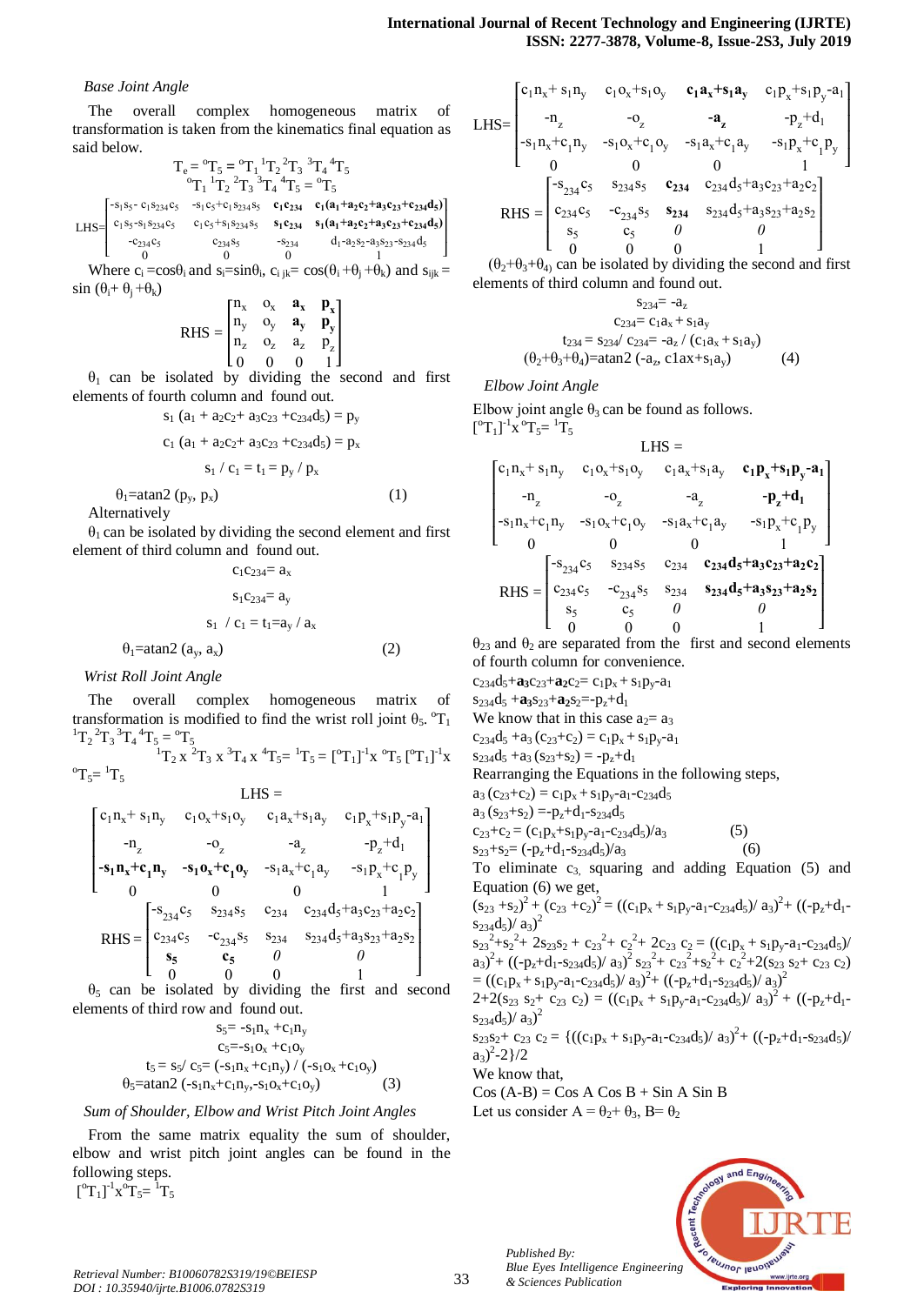Cos  $(\theta_2 + \theta_3 - \theta_2) = \cos (\theta_2 + \theta_3) \cos \theta_2 + \sin (\theta_2 + \theta_3) \sin \theta_2$  $c_3 = \{((c_1p_x + s_1p_y - a_1-c_{234}d_5)/a_3)^2 + ((-p_z+d_1-s_{234}d_5)/a_3)^2 - 2\}/2$  $\theta_3 = a^* \cos \left( \left\{ \frac{(c_1 p_x + s_1 p_y - a_1 - c_{234} d_5)}{a_3} \right\}^2 + \left. \frac{(c_1 p_x + d_1 - c_{234} d_5)}{a_3} \right\}^2 \right.$  $2\}/2)$  (7)

*Shoulder Joint Angle*

Shoulder joint angle  $\theta_2$ We know that,  $cos (A+B) = cos A cos B - sin A sin B$  $sin (A+B) = sin A cos B + cos A sin B$ Let us consider  $A = \theta_2$ ,  $B = \theta_3$  $c_{23} = c_2c_3 - s_2s_3$  $s_{23} = s_2c_3 + c_2s_3$ From equations (5) and (6) we get,  $c_2c_3 - s_2s_3 + c_2 = (c_1p_x + s_1p_y - a_1-c_{234}d_5)/a_3$  $s_2c_3+c_2s_3+s_2 = (-p_z+d_1-s_{234}d_5)/a_3$  $(c_3+1)$   $c_2-s_3s_2=(c_1p_x+s_1p_y-a_1-c_{234}d_5)/a_3$  (8)  $s_3c_2+(c_3+1)s_2=(-p_z+d_1-s_{234}d_5)/a_3$  (9) Reduce equations (8) and (9) to find  $s<sub>2</sub>$  $(8)$  x  $a_3s_3$  $a_3s_3(c_3+1) c_2-a_3s_3^2s_2=s_3(c_1p_x+s_1p_y-a_1-c_{234}d_5)$  (10) (9)  $x a_3 (c_3+1)$ :  $a_3s_3(c_3+1)c_2+a_3(c_3+1)^2s_2=(c_3+1)(-p_z+d_1-s_{234}d_5)$  (11) To eliminate  $s_2$  subtract equation (10) from Equation (11)  $((c_3+1)^2+s_3^2)$  a<sub>3</sub>s<sub>2</sub> = (c<sub>3</sub>+1) (-p<sub>z</sub>+d<sub>1</sub>-s<sub>234</sub>d<sub>5</sub>)- s<sub>3</sub> (c<sub>1</sub>p<sub>x</sub> + s<sub>1</sub>p<sub>y</sub>-a<sub>1</sub> $c_{234}d_5$ )  $s_2 = (c_3+1)$   $(-p_2+d_1-s_{234}d_5) - s_3$   $(c_1p_x + s_1p_y-a_1-c_{234}d_5)/a_3$  $((c<sub>3</sub>+1)<sup>2</sup>+s<sub>3</sub><sup>2</sup>)$  again reduce Equations (8) and (9) to find c<sub>2</sub>  $(8)$  x a<sub>3</sub>  $(c_3+1)$ :  $a_3 (c_3+1)^2 c_2 - a_3 (c_3+1) s_3 s_2 = (c_3+1) (c_1 p_x + s_1 p_y - a_1 - c_2 s_4 d_5)$ (12)  $(9)$  x  $a_3s_3$ :  $a_3s_3^2$  $=$  s<sub>3</sub>(-p<sub>z</sub>+d<sub>1</sub>-s<sub>234</sub>d<sub>5</sub>) (13) To eliminate  $c_2$  add Equation (12) and Equation (13)  $a_3 c_2 ((c_3+1)^2+ s_3^2) = (c_3+1) (c_1p_x + s_1p_y - a_1-c_{234}d_5) + s_3$  $p_{7}+d_{1}-s_{234}d_{5}$  $c_2 = ((c_3+1) (c_1p_x + s_1p_y-a_1-c_{234}d_5) + (s_3 (p_z+d_1-s_{234}d_5))/a_3$  $((c_3+1)^2 + s_3^2)$  $t_2 = s_2 / c_2 = (c_3+1) (-p_z+d_1-s_{234}d_5) - s_3 (c_1p_x + s_1p_y-a_1-c_{234}d_5)$  $((c_3+1) (c_1p_x + s_1p_y-a_1-c_{234}d_5) + (s_3 ( -p_z+d_1-s_{234}d_5))$ 

 $\theta_2$ = atan2 ([((c<sub>3</sub>+1) (-p<sub>z</sub>+d<sub>1</sub>-s<sub>234</sub>d<sub>5</sub>)/ a<sub>3</sub>)- (s<sub>3</sub> (c<sub>1</sub>p<sub>x</sub> + s<sub>1</sub>p<sub>y</sub>-a<sub>1</sub> $c_{234}d_5$  /  $a_3$  /  $((c_3+1)^2+s_3^2)$  ],  $[ (c_3+1)(c_1p_x + s_1p_y-a_1-c_{234}d_5)$  $a_3$ )+ (s<sub>3</sub> (-p<sub>z</sub>+d<sub>1</sub>-s<sub>234</sub>d<sub>5</sub>)/ a<sub>3</sub>)/((c<sub>3</sub>+1)<sup>2</sup>+s<sub>3</sub><sup>2</sup>  $(14)$ 

## *Wrist Pitch Joint Angle*

Wrist pitch joint angle is calculated as follows:  $\theta_4 = \theta_{234} - \theta_{2} - \theta_3$ 

## **VI. RESULT INVERSE KINEMATICS**

Thus Forward and inverse kinematics Analysis of Scorbot ER 5u Plus using "Labview" and using Matlab. It compared value is validated with Robocell software and compared result with Matlab GUI.

We have taken reading with 10 random end-effectors position and orientation & link length parameters we can find joint angles are taken from standard Robocell software and the result was compared with Labview results along with Matlab GUI.

| $-lwd-$      |              | End-effector Position Analysis Of Scorbot-er Vplus Robot- |              |                   |                                                        |  |
|--------------|--------------|-----------------------------------------------------------|--------------|-------------------|--------------------------------------------------------|--|
|              |              |                                                           | m            |                   | Final Matri                                            |  |
|              |              |                                                           |              |                   | <b>OZIVA EMISEI ADAVAN</b>                             |  |
| pa,          | $-4\Omega$   | $\mathbf{u}$                                              | 區            | œ                 |                                                        |  |
| $\mathbb{R}$ | ■            | (6)                                                       | <b>KON</b>   |                   | <b>EXCENT &amp; CONST &amp; SYSTEM</b>                 |  |
| $\mathbf{B}$ | $\mathbf{m}$ | $\mathbb{R}^n$                                            | $\mathbf{D}$ | <b>FRONT</b>      | <b>CHOM ENTITE EXICUL</b>                              |  |
| <b>EXI</b>   | $4\%$        | ■                                                         | $\bullet$    | <b>ION</b>        | $\begin{array}{ccccccccc}\n0 & 0 & 0 & 0\n\end{array}$ |  |
| $\sim$       | <b>BS</b>    | <b>ROM</b>                                                | <b>BST</b>   |                   |                                                        |  |
|              |              | Knematics                                                 |              | Invese Kinematics |                                                        |  |
|              |              |                                                           |              |                   |                                                        |  |
|              |              |                                                           |              |                   |                                                        |  |
|              |              |                                                           |              |                   |                                                        |  |
|              |              |                                                           |              |                   |                                                        |  |





**Figure 10: Joint Angle Values of Scorbot ER 5u Plus**

# **VII. CONCLUSION**

Thus Scorbot ER Vu Plus Forwarded and inverse kinematics analysis perform in mathematically and experimental result analysis of forward kinematics and inverse kinematics using Mat lab GUI and result was validate with Rob cell and also compared with Lab view result. Finally we concluded that Mat lab GUI modelled Scorbot ER Vu Plus result good compare to Lab view modelled. It's graphically designed and easier to use, and has the ability to solve any type of value, the person unknown and new to robotics the can easily utilising this software.

## **REFERENCES**

*Published By:*

*& Sciences Publication* 

132, 2004.

- 1. Anurag Verma & Vivek A. Deshpande, 2011. "End-effector Position Analysis of Scorbot ER Vu Plus Robot", International Journal of Smart Home, Vol.5, No. 1, January, 2011.
- 2. Alba Perez, J.M. McCarthy, "Geometric design of RRP, RPR and PRR Serial Chains", Mechanism and Machine Theory, Vol.40, Issue.11, pp.1294–1311, November 2005
- 3. Cai, H.M. and T.T. Xing, "Kinematics simulation of industrial robot based on MATLAB". Advanced Materials and Research, pp.415-417: 690-696, 2012.
- 4. Ceccarelli M. and Lanni C., A Multi-objective Optimum Design of General 3R Manipulators for Prescribed Workspace Limits, Mechanism and Machine Theory, Vol. 39, pp. 119-

 $ndF_r$ **VEUJNOF JEUC** *Blue Eyes Intelligence Engineering*